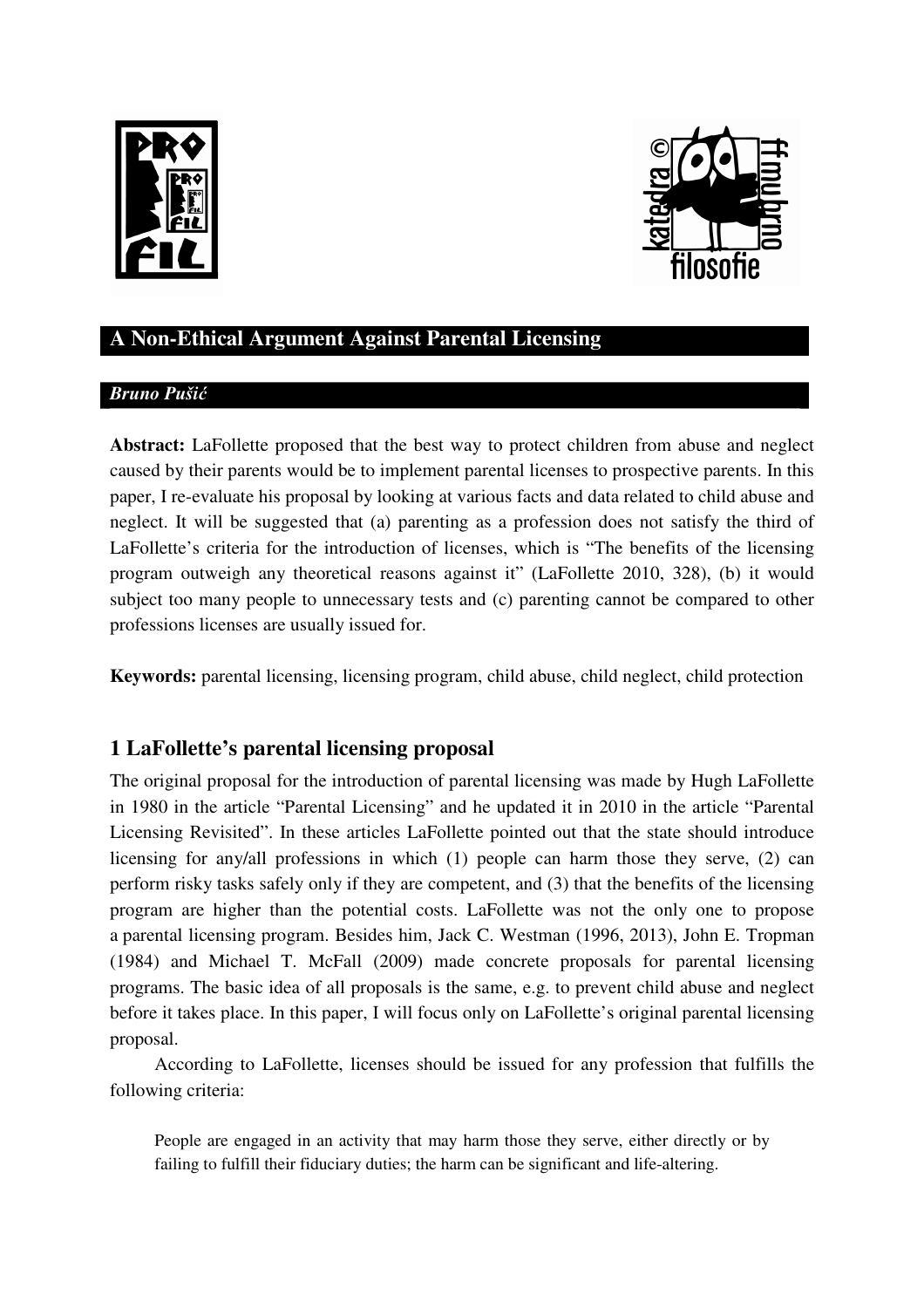People can safely perform these risky activities only if they are competent.

The benefits of the licensing program outweigh any theoretical reasons against it. (LaFollette 2010, 328)

For any profession that fulfills the above mentioned criteria, the state should introduce licensing programs. For example, doctors of medicine nicely fit into these criteria. An unskilled surgeon can kill or seriously harm his patient if he does not know what he is doing. In order to perform a routine operation safely, he is required to graduate from medical school, specialize in surgery, do the internship, etc., and all of that takes a lot of time, study and practice. Only after meeting these requirements, he will be issued a license that he can safely practice medicine. Of course, the costs of issuing a license for doctors of medicine are very high and resource-consuming. A whole educational system that is tried, tested and constantly improved needs to be established if we want professionals who graduate from medical school to practice medicine safely, without causing their patients any harm. Although that system is expensive to society and very challenging for potential doctors, a great majority of people would agree that it is necessary if our goal is to have safe medical care and competent doctors that will in most cases help their patients rather than hurt them. The same goes for professional drivers, lawyers, teachers, engineers, pilots, nurses, etc. All of them need to possess certain knowledge, abilities, dispositions, and be able to make appropriate decisions at the right time. Exactly what knowledge, abilities, and dispositions are required varies from profession to profession (LaFollette 1980, 2010).

The same is true of parenting, at least according to LaFollette. Parents are legal guardians of their children for at least 18 years, or in some countries even longer. For the greater period during those 18 years children are entirely dependent on their parents, which means that they are not capable of taking care of themselves, making decisions and choices that will influence their life. In that period, parents are obliged to look after their children in the best possible way and make decisions that will be in the best interest of their children. But there are no guarantees that parents will act in that way. Unlike doctors, professional drivers or lawyers, parents do not have the certificate which gives some guarantee that they will adequately care for their children. And if they do not, 18 years is more than enough time for incompetent parents to cause a lot of harm to their children that will profoundly influence the course of their adult life. It should also be noted that patients, passengers, and defendants are in a better position concerning their doctors, professional drivers or lawyers than are children concerning their parents. For example, if you doubt that your doctor has made the accurate diagnosis, you can ask for a second opinion or change the doctor. Children do not have this option. They cannot just walk to social services and say that they want new parents because the current ones seem incompetent. If parents are incompetent, children are usually stuck with them until they grow up and move out. Circumstances need to be severe for a state to intervene and remove the child from incompetent parents. I think this is sufficient to show that parenting fulfills the first criterion for a profession that should be licensed. Parenting is an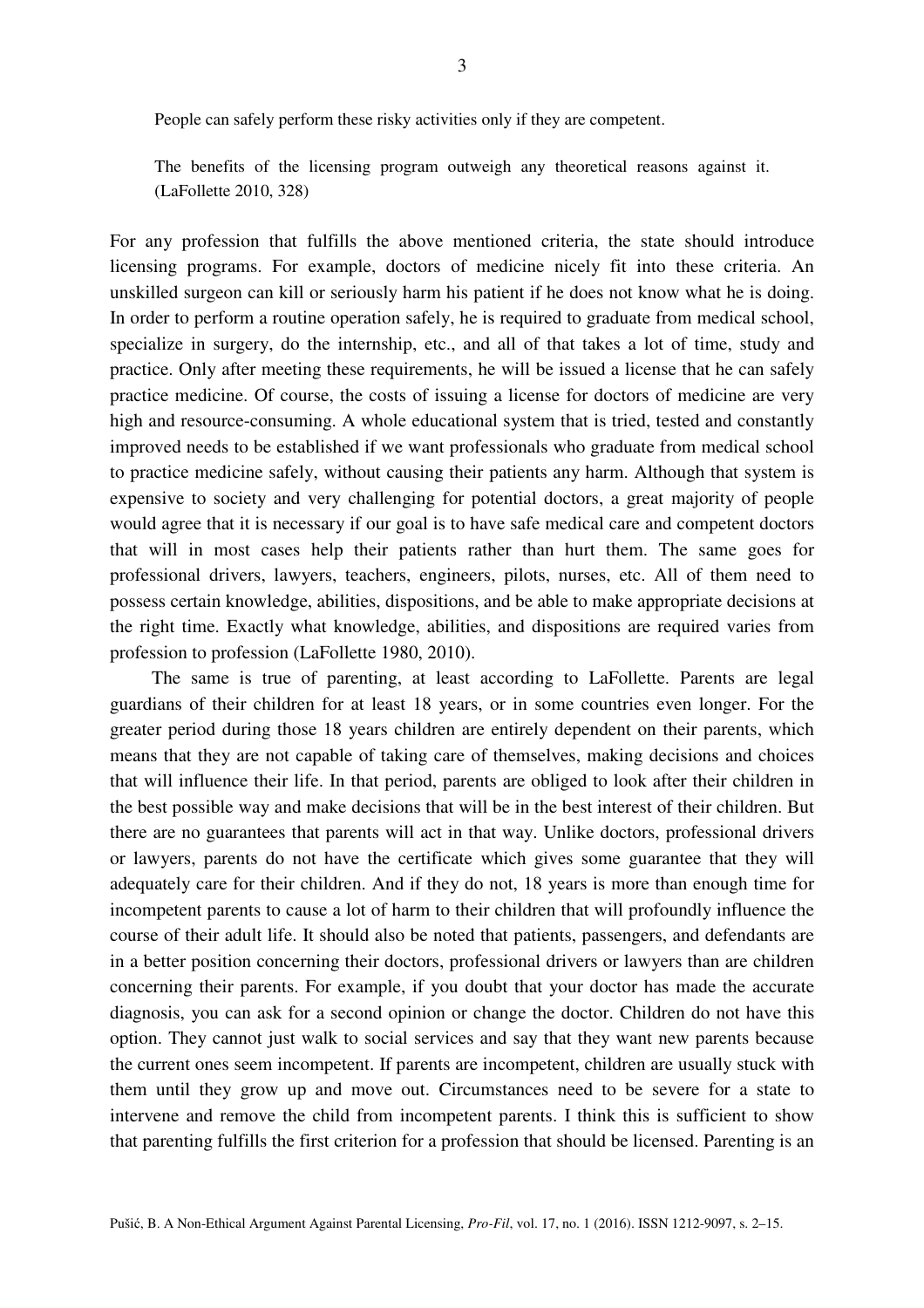activity that can seriously harm children if it is conducted by incompetent parents (LaFollette 1980, 2010).

According to LaFollette, parenting, like other professions mentioned above, requires certain knowledge, abilities and dispositions if people want to be successful parents with happy and well-raised children. Children have specific needs at specific periods of their development, and parents need to know what those needs are and how they change. Parents also need to possess the knowledge of child development so they can intervene or ask for professional assistance if they suspect that something is not going as it should. If parents do not possess that knowledge, they can seriously harm the child by acting improperly or by not acting at all when they should. But knowledge alone is not enough. Even if parents know what their children's needs are, they also need to know how to fulfill them. They need to have the required skills to fulfill them. If they do not, they could also seriously harm their child. Possession of knowledge and skill by itself is still not enough to be a good parent. It is still required of parents to be capable of assessing individual situations and making the appropriate decisions. Let us say that a 2-year-old child is having a slight fever. What should the parents do? Should they take the child to hospital immediately or not? Is it something that will pass of its own or is it something that they can treat with aspirin, or perhaps even something that requires immediate medical attention? If they ascertain that it is something benign that will pass of its own, and it turns out that it is not, consequences could be fatal. It is important that parents possess certain judgment for them to react appropriately to this and other similar situations. But certain dispositions are required as well. Imagine a parent who has the necessary knowledge, abilities and judgment for being a good parent but also has a short fuse, reacts violently to stressful situations, has the tendency to forget the important duties that require her immediate attention etc. That person, despite all of her virtues, could also harm her child and would be a bad parent. Children can cry a lot, and that can be stressful; also, some of their needs need to be fulfilled with haste. According to LaFollette, all those things, only when taken together, constitute a competent parent and from that it should be apparent that parenting can be a risky activity which, if it is not taken seriously, can result in detrimental consequences for children (LaFollette 1980, 2010).

We still need to see if the benefits of the licensing program outweigh any theoretical reasons against it. Cost-benefit analysis is required to answer this question. The major advantage of introducing a licensing program for parenting would ideally be a complete prevention of child abuse and neglect caused by incompetent parenting. I am saying ideally, because complete prevention of child abuse and neglect would be the result of the parental licensing program in which it could be possible to identify all and only those people who would necessarily commit child abuse and/or neglect at some point of their parenthood. Theoretically, that could be possible since the whole point of a parental licensing program is to prevent child abuse and neglect before it takes place, unlike in the present system in which the state intervenes on occasion and only when child abuse and/or neglect have already happened (LaFollette 1980, 2010).

However, in practice that is highly unlikely, since "no licensing system could be perfect" (LaFollette 2010, 330). And its almost guaranteed imperfection is the first potential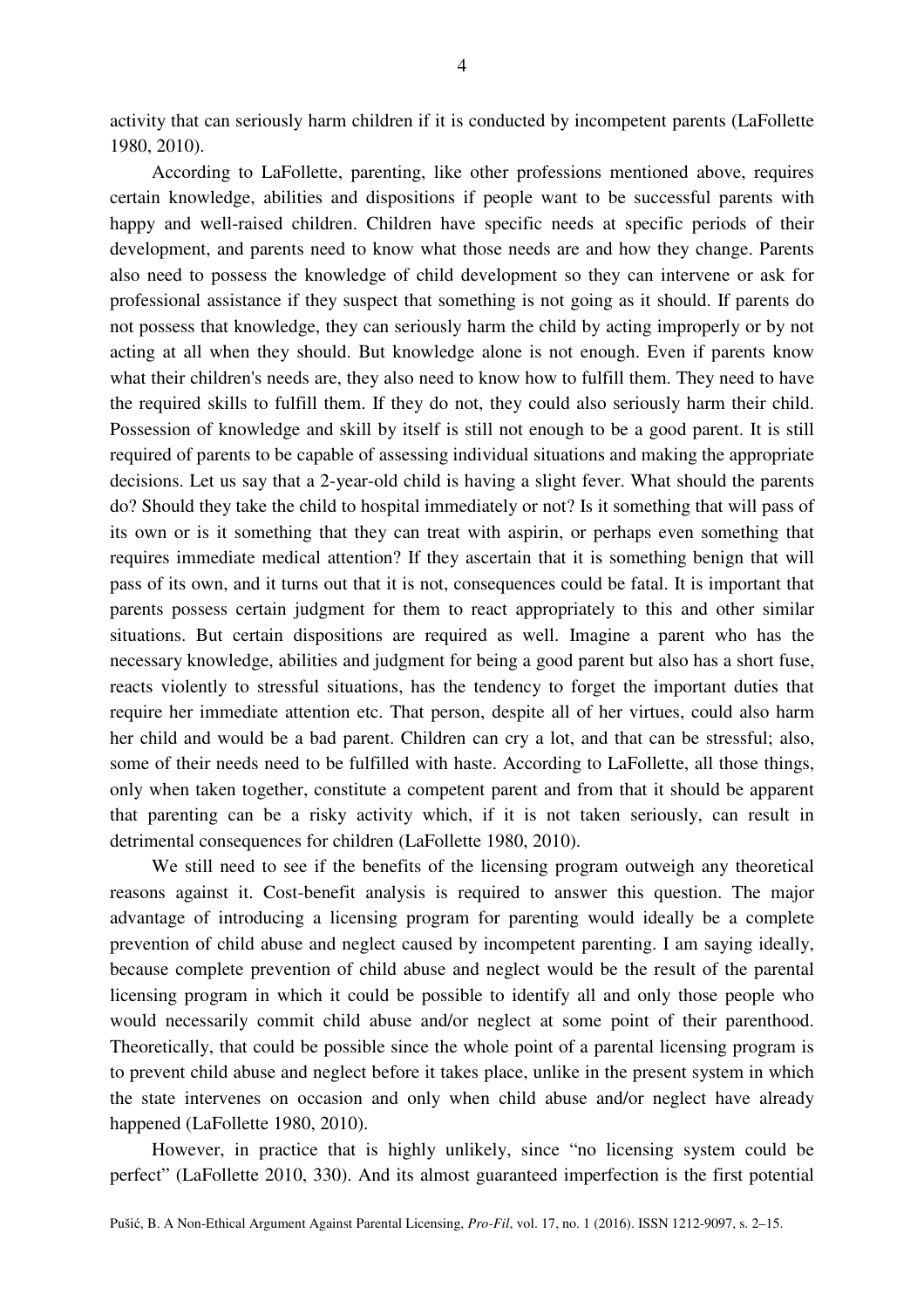5

cost of parental licensing. If the criteria for issuing the parental license were set too high, too many good parents would not get their license. On the other hand, if the criteria are set too low, some parents who are likely to commit child abuse and/or neglect would get the license and as a consequence the whole point of the parental licensing program would come into question since it would fail to prevent child abuse and neglect. The second potential cost is the abuse of new parental licensing system from people in influential positions. The third potential cost could be too high a level of intrusion into the parent-child relationship since some level of supervision would be required. There would be a cost in the narrow sense of the term as well. How much would parental licensing system cost? Almost certainly countries that would implement parental licensing would need to invest additional resources in new administration that would be required by the program. The new administration certainly is required since the parental licensing program would work entirely differently from the current social service system. Let's mention some possible additional costs of parental licensing system: parenting courses, supervision and support, tests, costs of issuing the license itself, implementation of penalties for the offenders, costs of potential lawsuits from the children who were victims of child abuse and/or neglect from the parents that were licensed (Bracanović, 2012), and other costs that are impossible to predict now. Theoretically, it is possible to imagine a situation in which parental licensing program works perfectly (child abuse and neglect is completely eradicated from the society), but the cost is so high that even the richest country in the world cannot implement it (LaFollette 1980, 2010).

LaFollette thinks that the cost is acceptable if a limited licensing program is implemented. He suggests the following parental licensing program: "set minimal requirements for a license, then reward those with licenses – say with special tax breaks – rather than punish those without" (LaFollette 2010, 338). Parenting courses should be introduced that would be conducted during high-school education, or as free-standing courses. The intended benefit of parenting courses would be for potential parents to gain knowledge and understanding of "the difficulties of good and safe parenting" (Frisch 1982, 174). People who would pass the test upon completion of the course would be licensed, and those who would fail could take it again later. If people without the license became parents, their children would not be taken away from them, but they would not get tax breaks. That means that parents without licenses would not be in a worse position than they are now. The only difference between unlicensed and licensed parents in LaFollette's system would be that licensed parents would have slightly more money due to tax breaks they receive. Additionally, some parents support programs could be implemented, such as assigning a nurse to parents with children under the age of five (LaFollette 2010).

Before we go to the next part of the paper, four important caveats should be mentioned. First of all, one of the goals of LaFollette's proposal is to identify only those prospective parents that could potentially cause serious harm to their children. He is not trying to determine average parents and deny them the license. So, if we imagine that LaFollette's proposal is implemented somewhere, only the worst prospective parents would be denied the license, and everybody else would get them. On a similar note, LaFollette's proposal for introduction of parental licenses has nothing to do nor should be related to any form of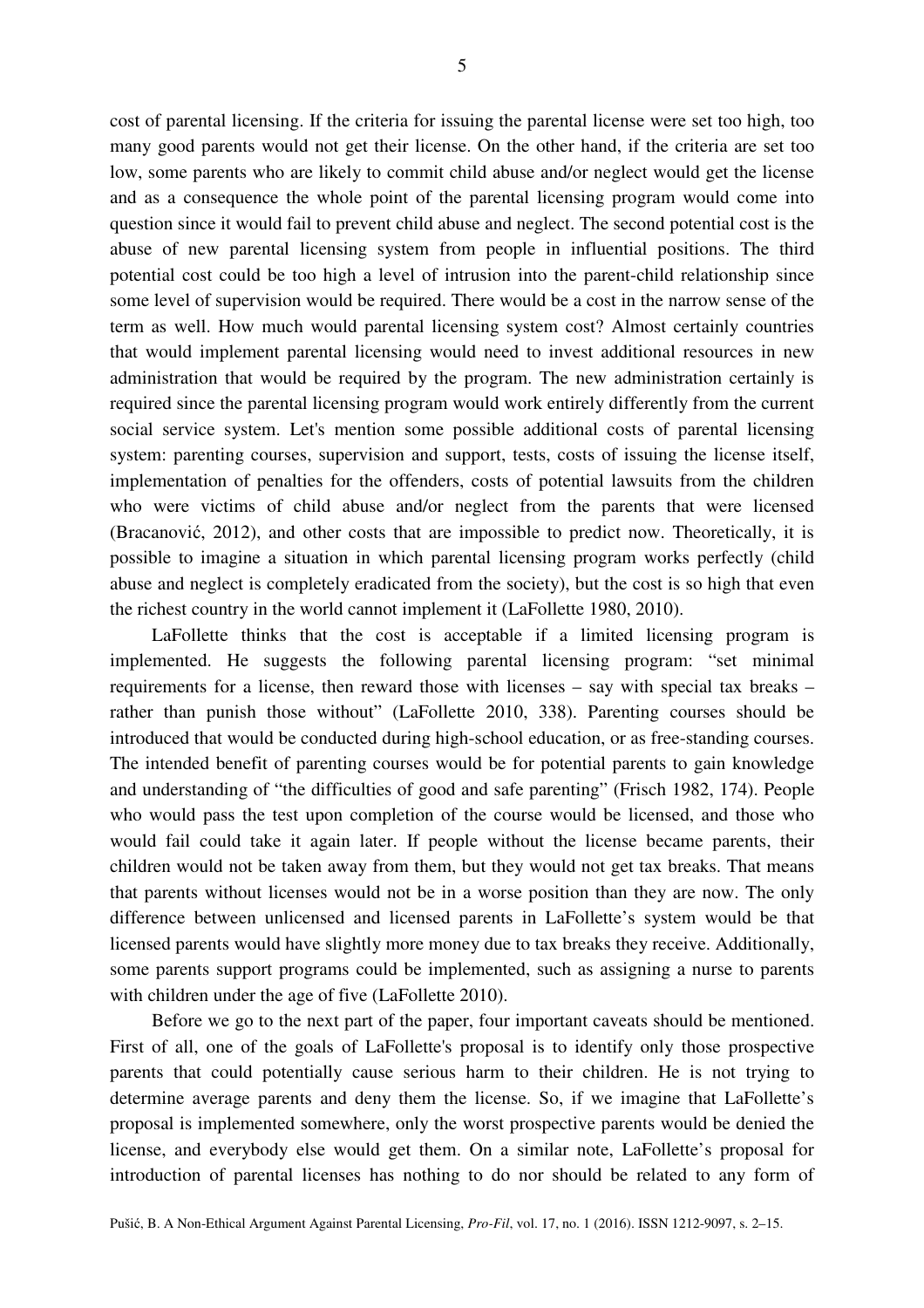eugenics. LaFollette is not proposing selective breeding of humans nor is he proposing any sterilization of any social group. The only thing that LaFollette says is that a) parenting is a potentially risky activity that can seriously harm children if it is conducted by incompetent parents, that b) children would benefit from the introduction of parental licensing program because, c) ideally, child abuse and neglect would be prevented before they happen. No social group is selected out of procreation, and no social group would be specifically selected for procreation. In his proposal, all prospective parents could have children even if they did not obtain their parental license. The third caveat is in close connection to the first two. In LaFollette's proposal freedom of procreation, which is an important element of all human rights declarations, is not brought into question, since everybody can still have children if they so choose<sup>1</sup>.

Also, it is important to note that the idea of parental licensing is not without precedent. The whole system of adoption requires that people who would like to adopt, have to meet certain prerequisites before they can adopt. Their parenting competencies are tested; they need to go through personality testing, they need to be of certain minimal age – in Croatia the minimum age is set at 21 – they must not have a record of certain behaviors that could indicate that potential adopters would be bad parents. Prospective adoptive parents in existing legal practices need to meet much higher standards before they can adopt than biological parents need to in LaFollette's parental licensing proposal (Kušević 2009).

#### **2 Objections to parental licensing**

 $\overline{a}$ 

In this part of the paper I will make a short review of the objections to LaFollette parental licensing proposal.

One possible objection to parental licensing, anticipated by LaFollette, is that parenting differs from other paradigmatic professions such as doctors, lawyers, pilots etc. in the number of people they can harm through incompetence. Incompetent parents will harm only their children and that number is relatively small, whereas the above mentioned professionals will be able to harm a large number of their clients if they are incompetent and that is why licenses are required for these professions and not for parenting (LaFollette 2010).

Frisch (1982) points to another important difference between above mentioned professionals and parenting. The point of licensing doctors or lawyers is to ascertain whether candidates for these professions can practice them now, while the point of licensing parents is to ascertain whether people will be good parents in the future. Licensing programs that exist are designed to test present performance and not to make predictions about future performance, while parental licensing program is going for the latter (Frisch 1982). Prospective parents should not be banned from parenting based on the prediction that one day they could harm their child. It is possible to imagine a situation in which parental license would not be issued to a prospective parent who would never actually harm his child because the test showed that the person in question is likely to commit child abuse. I will discuss this in more detail later in the paper.

 $1$  This is the anticipation of the objection that the introduction of parental licenses would reduce the right to have children.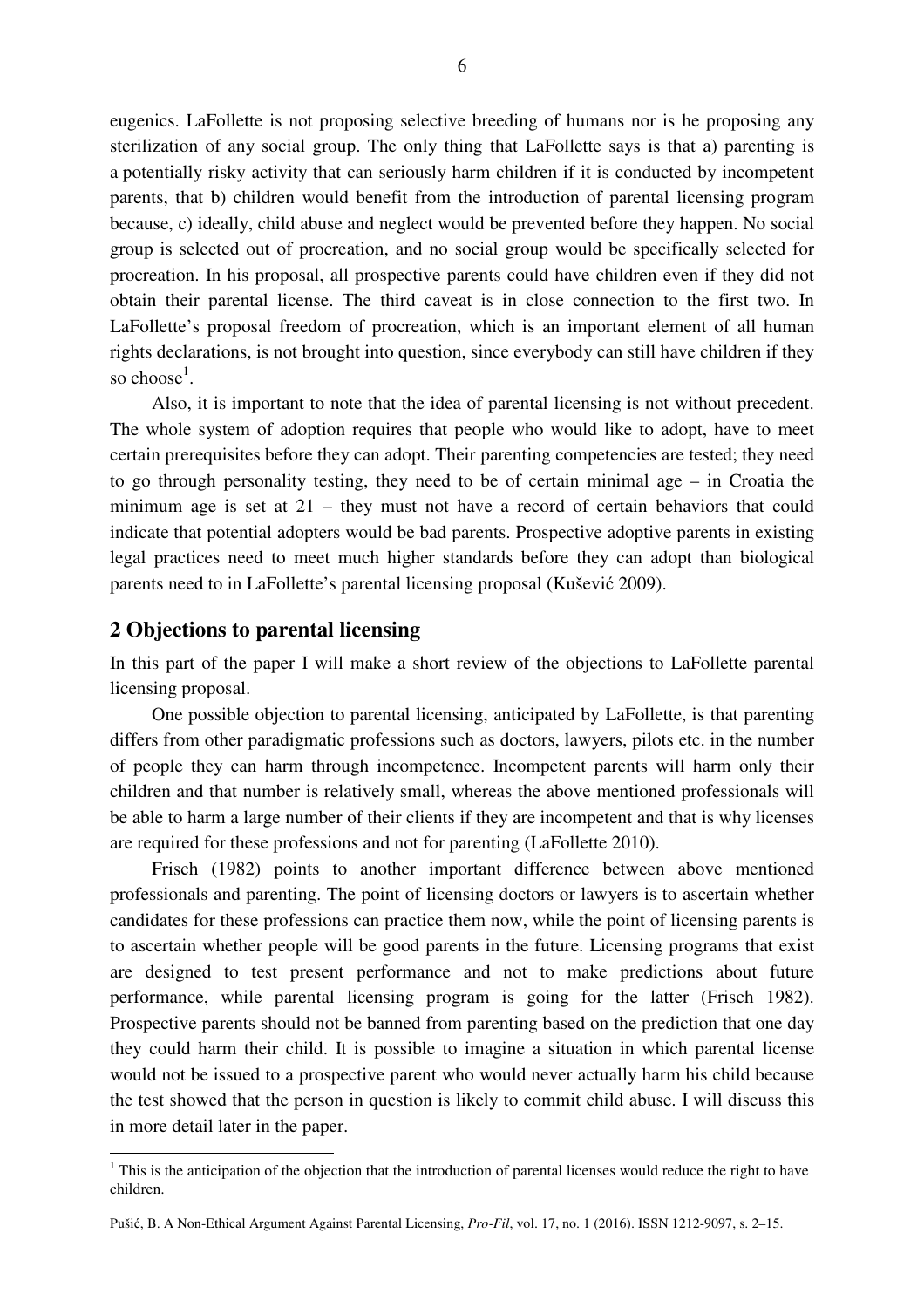Another possible objection to the introduction of parental licensing that LaFollette tries to anticipate is that its introduction would be superfluous. The right to have children is conditional on actual child abuse and/or neglect (LaFollette 2010). That means that parents can raise their children without the intervention of the state as long as they do not abuse and/or neglect their children. When and if the state notices that children are being abused and/or neglected, the state will intervene and remove the abused children from such families. With this system in place, additional introduction of parental licensing program is unnecessary.

It is possible that by the introduction of parental licenses parenting would be uniformed. If the criteria that determine good parenting are introduced, there would be two consequences; a) parents would be forced to raise their children in a manner predetermined by parental licensing program, which would in turn reduce the plurality of approaches to child rearing, and that would b) limit parental freedom to raise their children as they think would be in their children best interest (Kušević 2009).

Bracanović (2012) argues that LaFollette's proposal for the introduction of parental licensing is in contradiction with his view of close personal relationships and their importance for the development of impersonal morality. According to LaFollette, "close personal relationships can empower us to act morally, they are the grist for the moral mill" (LaFollette 1996, 207). Personal relationships and morality are not at odds with each other, rather they are mutually supportive. According to Bracanović (2012) the introduction of parental licensing "would probably introduce entirely new and disturbing elements into relationships that are supposed to be the most intimate and personal" (Bracanović 2012, 229) which would in turn be detrimental for the development of the impartial morality.

#### **3 Statistics of child abuse and neglect**

One motivation for the parental licensing suggestion from LaFollette is the frequency of child abuse. For that reason, in this part of the paper, I will go through statistics of child abuse and neglect so we can get the picture of (1) the extent of child abuse and neglect, (2) perpetrators of child abuse and neglect, (3) which social groups are at higher risk of committing child abuse and which children are at higher risk of being abused and/or neglected.

In "Parental Licensing Revisited" LaFollette mentions that "there are nearly two million cases of substantiated child abuse and neglect in the US each year" (LaFollette 2010, 331), but he also adds that most likely the real number of cases is three times higher. In nearly 80% of these cases, parents were responsible for child maltreatment.

According to the Office of Child Abuse and Neglect in the USA for the year 2004, there were 3 million reports of child maltreatment (Gelles 2007). Also, Gelles reports the results of the national survey of child victimization in 2002-03 conducted by Finkelhor and his colleagues. 138 per 1,000 children experienced maltreatment with emotional abuse, 15 per 1,000 children were victims of physical abuse and 11 per 1,000 children were victims of maltreatment. "The overall projected extent of maltreatment was 8,755,000 child victims" (Gelles 2007: xv). In 2004 according to National Child Abuse and Neglect Data System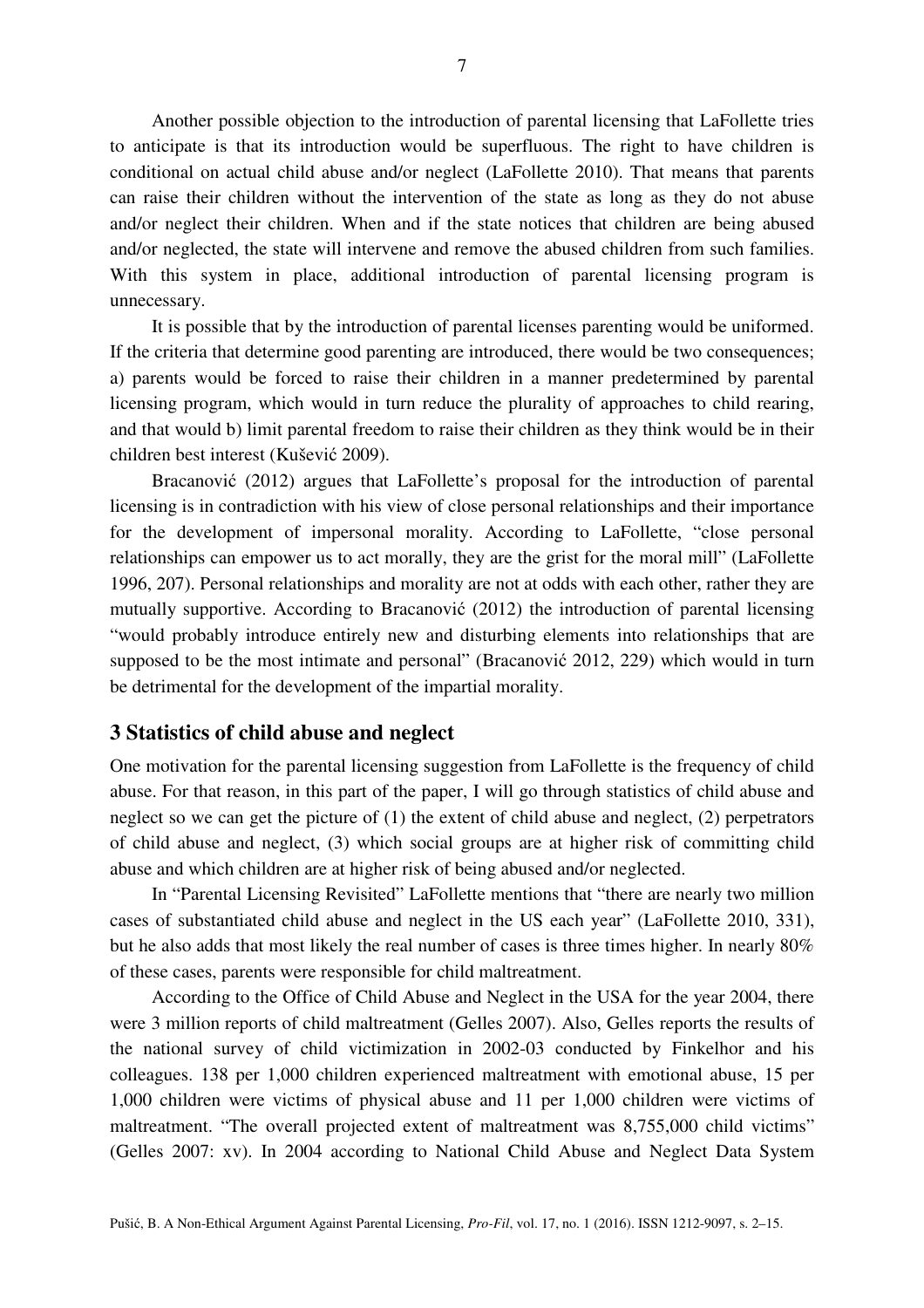(NCANDS), 2.03 per 100,000 children were victims of fatal child abuse and neglect and nearly 78% of the perpetrators were one or both parents (Gelles 2007: xv).

According to Corby, in 2004 in Britain approximately 2.5 per 1,000 children were on child protection register. When this number breaks down to different categories of abuse it shows that 15% of children were victims of physical abuse, 42% were victims of neglect, less than 10% of children were victims of sexual abuse and 20% of them were victims of emotional abuse (Corby, 2006: 107, 109). Rates of fatal child abuse and neglect in England and Wales are stable at average 78 child fatalities per year which is much better than in the USA where the rate is approximately 8 times higher (Corby 2006, 113).

Information about the extent of child abuse and neglect is important but needs to be supplemented with information about who is more likely to commit child abuse and neglect and what children are at the greatest risk of being the victims of child abuse and neglect.

Corby reports that according to a study conducted by Finkelhor in 1984 in the USA, 95% of girls and 80% of boys who were sexually abused were abused by males. In cases of physical abuse where two parents were living together as abusers, fathers were implicated in 49.1% of the cases and mothers in 36.1% of the cases (Corby 2006; Gelles 2007).

Gelles (2007) reports that families with income that is below the poverty line are also at a higher risk of committing child abuse and neglect, compared to the families with income that is above the poverty line. That finding is also supported by Corby (2006). Other factors that increase the risk of committing child abuse and neglect are: "unemployment, financial problems, being a single parent, being a teenage mother and sexual difficulties" (Gelles 2007, xvii).

When we take family structure into account, it is apparent that children in single-parent families are at a higher risk of all forms of child abuse compared to families with two parents. In the USA, England and Wales children in single-parent families are at significantly greater risk of being abused than children in two parents' families (Corby 2006).

McFall points out that single-parent families are also at a higher risk of poverty when compared to married couples in the first marriage. 67% of all single-parent families live in poverty, 31% of all divorced families live in poverty, 39% of all cohabiting families live in poverty and only 12% of all married in first marriage families live in poverty (McFall 2009). Data tells us that the chances of poverty are by far the lowest in families in which parents are married in the first marriage and highest in single-parent families.

Step-parenting is another family structure with a higher risk of committing child abuse when compared to two parent families. 32% of physically abused children, 15% of neglected children and 36% percent of children who were victims of emotional abuse lived with one natural parent and one step-parent, usually with the natural mother and step-father. Also, children in step-parenting families are at a higher risk of being sexually abused by step-parent then by their natural parent (Corby 2006).

Among other factors that are in some way related to child neglect and abuse are alcohol and drug misuse, partner problems, birth problems and mental illness. Corby reports that around 50% of the families in the USA and 40% of the families in Britain known to the public welfare system are being affected by alcohol or drug misuse (Corby 2006). Related to partner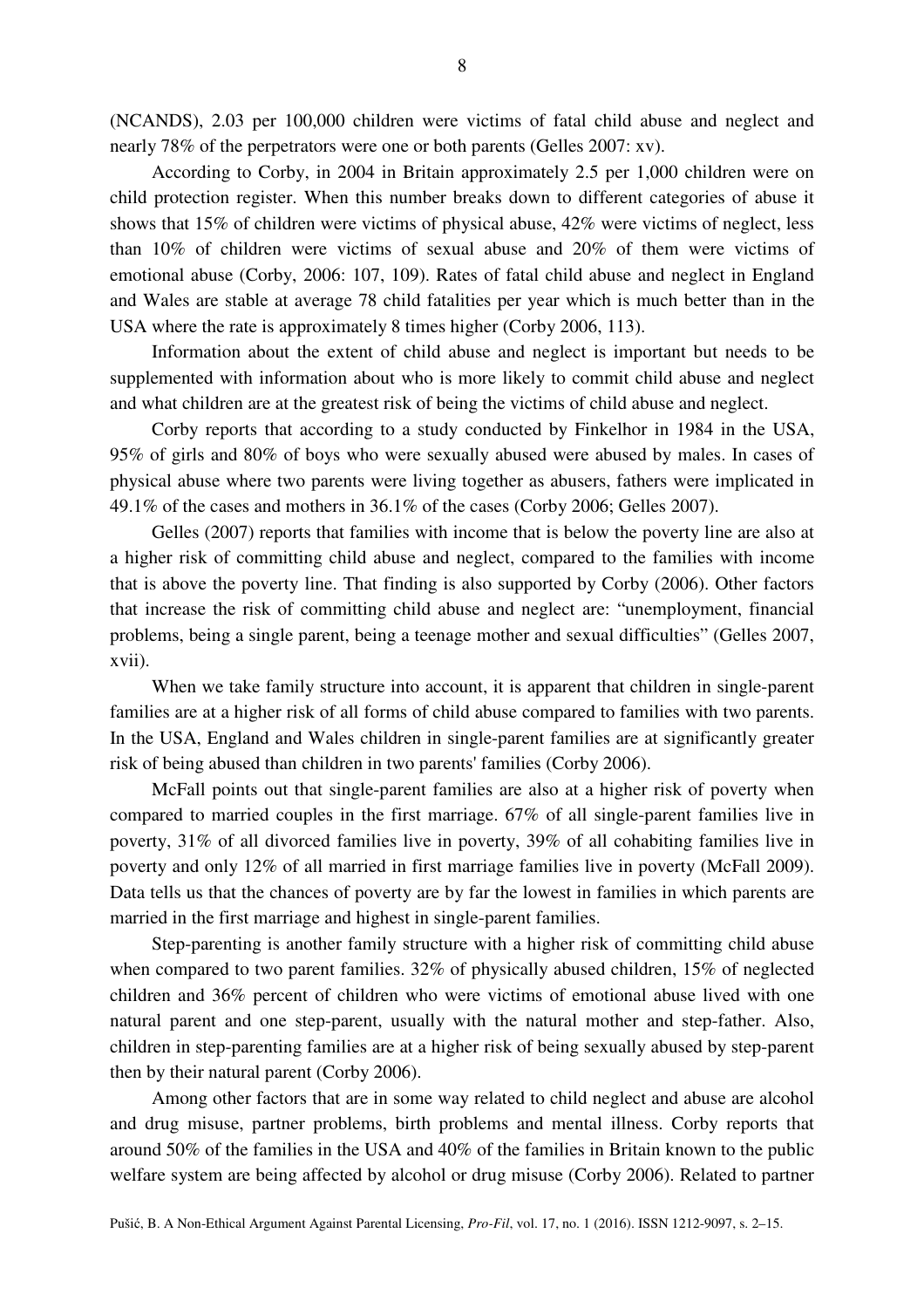problems, Corby reports that a study conducted by "Ben-Tovim at al. (1988) found that half the perpetrators of child sexual abuse and two-thirds of their partners considered that they have relationship problems" (Corby 2006, 144). Related to birth problems, a study conducted in 1981 in Cardiff by Murphy at al., found out that among 80 cases of children who were victims of child abuse more of them had been born prematurely or with lower birth weight. Corby also reports that a similar study was conducted in 1985 in the USA by Benedict and White. They found an association between premature birth, low birth weight and longer stay in the hospital around birth with children who were later abused. Another factor that can be connected to a higher risk of child abuse is mental illness. Corby reports that among families undergoing child protection investigations relatively high rates of depression were found (Corby 2006).

In the general population, the rate of child abuse and neglect is between 2% and 4% and in families where parents were victims of child abuse and neglect it is around 30%. That means that people who were abused as children are also at higher risk of committing child abuse and/or neglect compared to the people who were not (Gelles 2007).

Research on the perpetrators of child abuse is more prevalent than the research on the victims of child abuse, but there is enough research done to see which children are at a greater risk of abuse:

- children with inferior health status,
- children who are deformed and handicapped,
- **F** female children,
- children born in unusual, stigmatized or difficult conditions,
- **EXCESS OF UNIVALUATE CONSERVANCE**
- children with disvalued traits and behaviors,
- illegitimate children,
- children born in situations of rapid economic change (Corby 2006, 147).

Before we proceed, one more caveat is in order. The statistical data reviewed in this part of the paper could point in the direction that child abuse and neglect is mainly a problem in the lower classes and that it is underreported in higher classes. That may be so, but I will not discuss it in this paper. This question, though vital, should be addressed by social services. I will use the data in the next part of the paper in two ways: a) to use it for an argument against LaFollette's proposal for parental licensing and to show b) that social services have a good understanding about who is at higher risks of committing child abuse and neglect and what children are exposed to higher risk of child abuse and neglect. Also, even if LaFollette's proposal for the introduction of parental licenses were introduced in some country, it would not have any class bias, and it certainly would not be applied only to lower social classes. It would be applied equally to all prospective parents, and that means that if a prospective parent failed a parenting test he would not get a license no matter what social class he belongs to.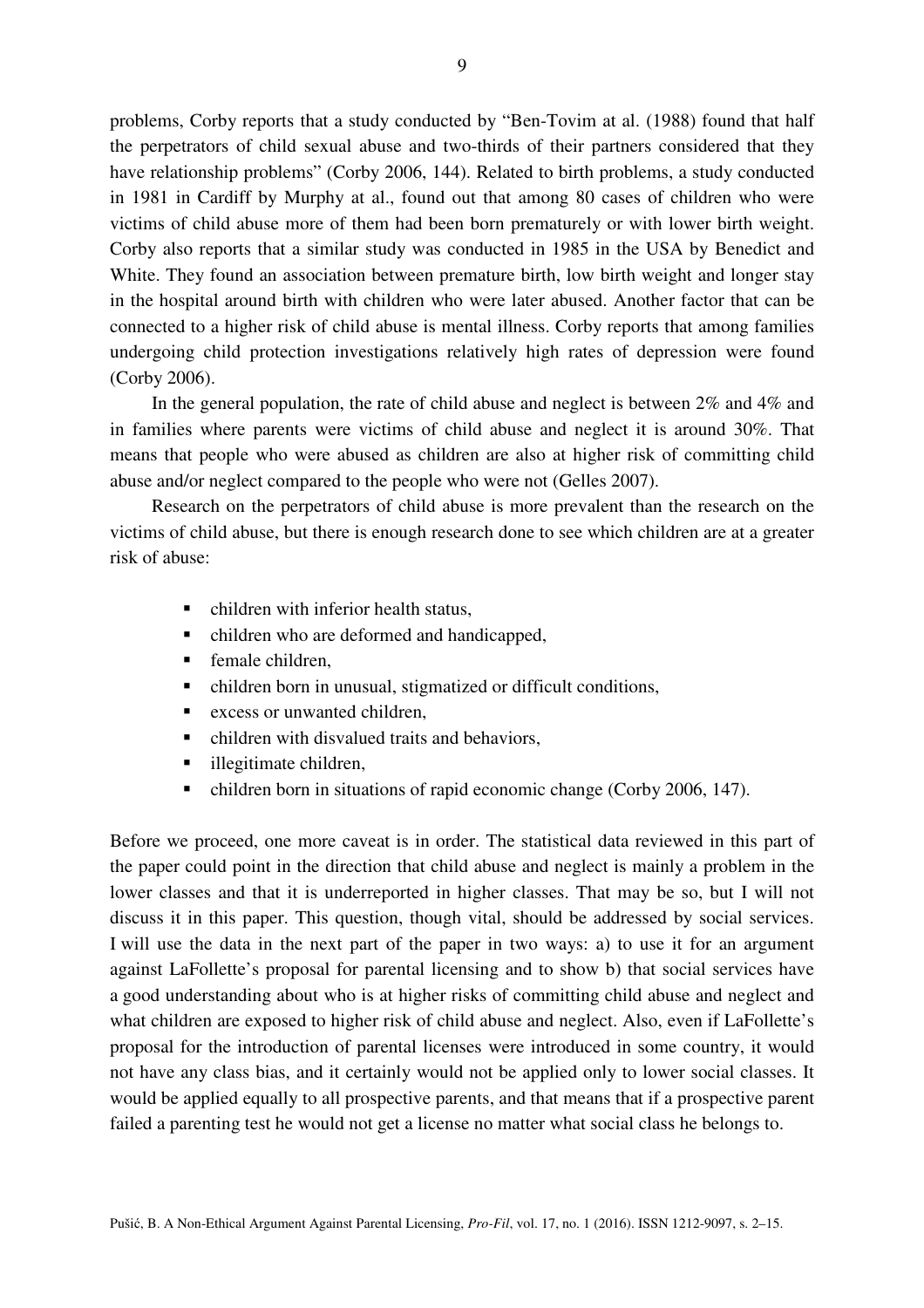#### **4 A non-ethical argument against parental licensing**

LaFollette's proposal seems to make a very good sense and one may initially find it very persuasive. When we go through the statistics on child abuse and neglect in LaFollette's papers, we can clearly see that a lot of children suffer because of incompetent parents. Also, the consequences of child abuse and neglect can be severe and last a lifetime. For these reasons, it is imperative to take steps to reduce the frequency of child abuse and neglect. However, literature on child abuse suggests that LaFollette's argument suffers from serious defects. If we take a look at statistical data from a different perspective, it will become apparent that parenting as a profession does not satisfy LaFollette's third criterion for the introduction of licenses. According to that criterion, "the benefits of the licensing program outweigh any theoretical reasons against it" (LaFollette 2010, 328).

To take a look at statistical data from a different perspective, we need to start with the following thought experiment. Let us imagine a world in which (1) child abuse and neglect is as frequent as it is in ours, (2) the only way to tackle child abuse and neglect is to prevent it completely and (3) we have tools that are 100% accurate in predicting who will abuse and/or neglect his/her children when he/she has them. It is not difficult to imagine that such tools could exist. In the paper "Licensing Parents: How Feasible?", Claudia Pap Mangel mentions two tools that are used for purposes of screening people for potential child abuse and neglect: Child Abuse Potential Inventory (CAP) and Family Stress Checklist (FSC). CAP is an instrument designed to assess individuals' potential for child abuse. Although Pap Mangel does not mention the exact percentage of its accuracy, she does say the following:

The Child Abuse Potential Inventory has been refined through extensive research and has proven a reliable instrument for accurately discriminating between abusive and nonabusive parents. […] The Child Abuse Potential Inventory appears to be a wellresearched, reliable predictive instrument which would be appropriate for use in Hugh LaFollette's parent licensing program. (Pap Mangel 1988, 28)

The other tool, FSC, was designed to predict a parent's future risk of maltreating his child. According to Pap Mangel:

80% of the families identified as abusive or neglectful after the birth of their child... had scored high [...] on the prenatal Family Stress Checklist […], therefore, (it) constitutes a predictive screening instrument appropriate for use in LaFollette's parent licensing program. (Pap Mangel 1988, 28)

But, for the purpose of our argument, let us imagine that these two tools are 100% accurate in predicting who will one day abuse and/or neglect his or her child. By that I mean that all and only people who score high on CAP and FSC will abuse their children one day and that no other people will. That would mean that these tests are 100% accurate and that they also have 0% of false positive or false negative results.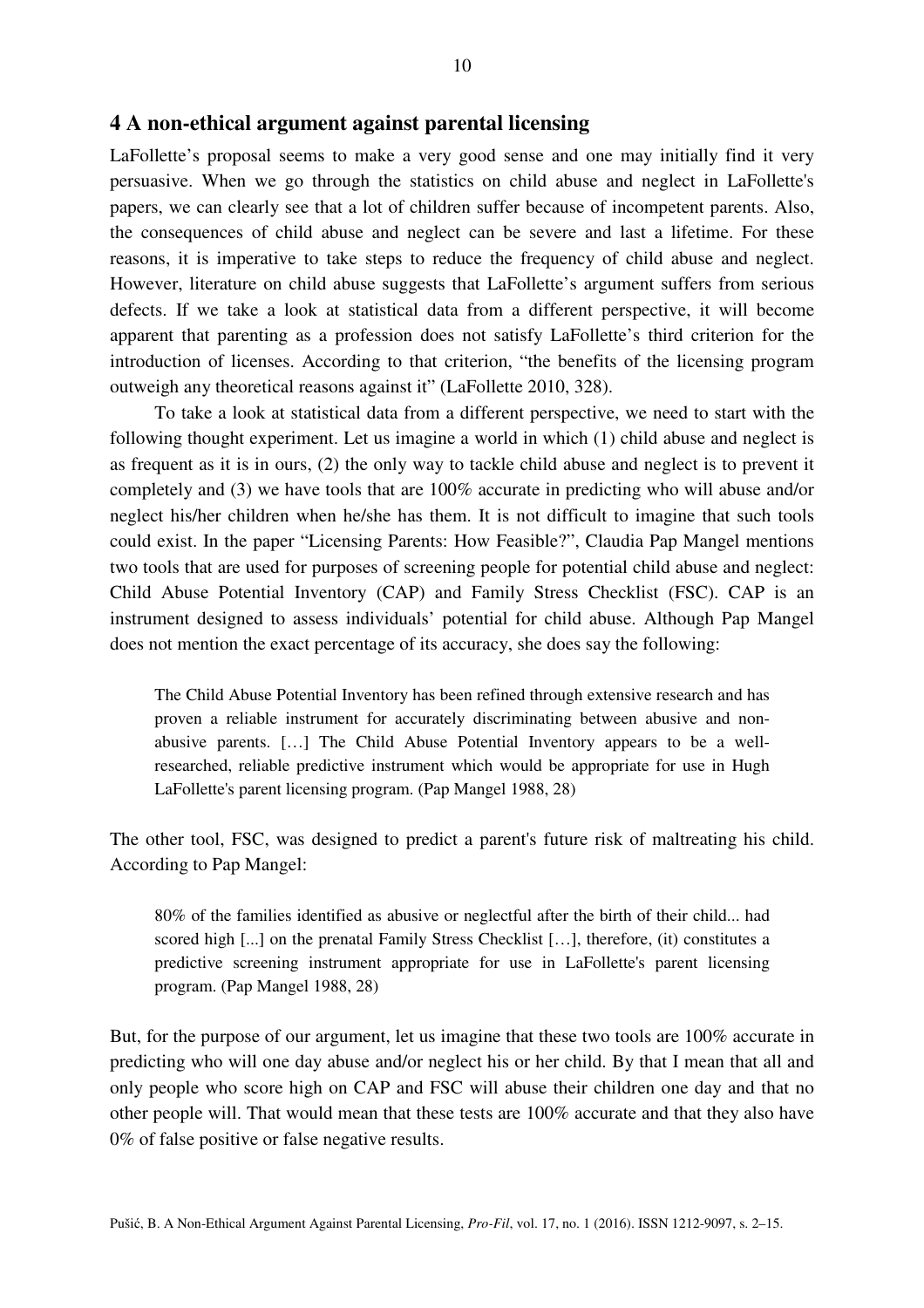Now let us try to implement parental licensing under the given assumptions, and I think those assumptions portray the best case scenario for LaFollette parental licensing proposal. The first undeniable and beneficial consequence would be that we would identify all and only people who would abuse and/or neglect their children, and we could prevent it from happening altogether. We also want to see at what cost we would get 100% child abuse and neglect prevention. First, let me remind you of some child abuse and neglect numbers: 138 per 1,000 children experienced maltreatment with emotional abuse, 15 per 1,000 children were victims of physical abuse, 11 per 1,000 children were victims of maltreatment, 2.03 per 100,000 children were victims of fatal child abuse and neglect and in Britain approximately 2.5 per 1,000 children were on child protection register. So, in order to screen out all people that would commit child abuse and neglect, under the assumptions that I made, we would need to screen, completely needlessly, the following number of families (single parent, divorced, cohabiting and married): in 1,000 families that were screened for potential emotional abuse, CAP and FSC tools for 862 of them would show that they are at no risk for emotional abuse of children, in 1,000 families that were screened for potential physical abuse, CAP and FSC tools for 985 of them would show that they are at no risk for physical abuse of children, in 1,000 families that were screened for potential maltreatment, CAP and FSC tools for 989 of them would show that they are at no risk for maltreatment of children and in 100,000 families that were screened for potential fatal child abuse, CAP and FSC tools for 99,997.97 of them would show that they are at no risk for fatal abuse of children. So, when we add all these numbers up, it turns out that under best possible conditions for parental licensing proposal, to identify 166.03 families that will commit one of the mentioned forms of child abuse we needed to screen 103,000 thousand families. Now, if we put these numbers in percentages, it turns out that only in 0.16% of the screened families some form of child abuse is committed. And that is the first reason why costs outweigh the benefits of the licensing program, notably, because 99.84% of potential parents, based on the data used, in the best case scenario for the parental licensing program, would be screened for some forms of child abuse while they are at no risk of committing it. I find this to be a highly inefficient way to pinpoint potential child abusers.<sup>2</sup>

Now let us bring forward the assumptions made earlier, closer to the real world situation, and see how the parental licensing proposal fares then. Let us keep assumptions (1) and (2) intact, but change the third assumption and say that we have tools that are 80% accurate in predicting who will abuse and/or neglect their children when he/she gets them. That is the accuracy rate of FSC mentioned by Pap Mangel, but let us say for simplicity of the argument that CAP has the same accuracy rate. Under these conditions, out of 166.03 families in which one form of child abuse will be committed, 132.8 of them would be identified, and 33.23 would get parenting licenses because FSC and CAP would miss them. These are false negatives, but false positives would be much worse. Out of 102,833.97 families that are at no risk of committing any form of child abuse, because of the imperfect accuracy of FSC and

<sup>&</sup>lt;sup>2</sup> I arrived at these percentages by using a specific set of statistical data. These numbers should be understood only as a part of the argument. I still take as a relevant information that the rate of child abuse and neglect is between 2% and 4% in general population as Corby mentions.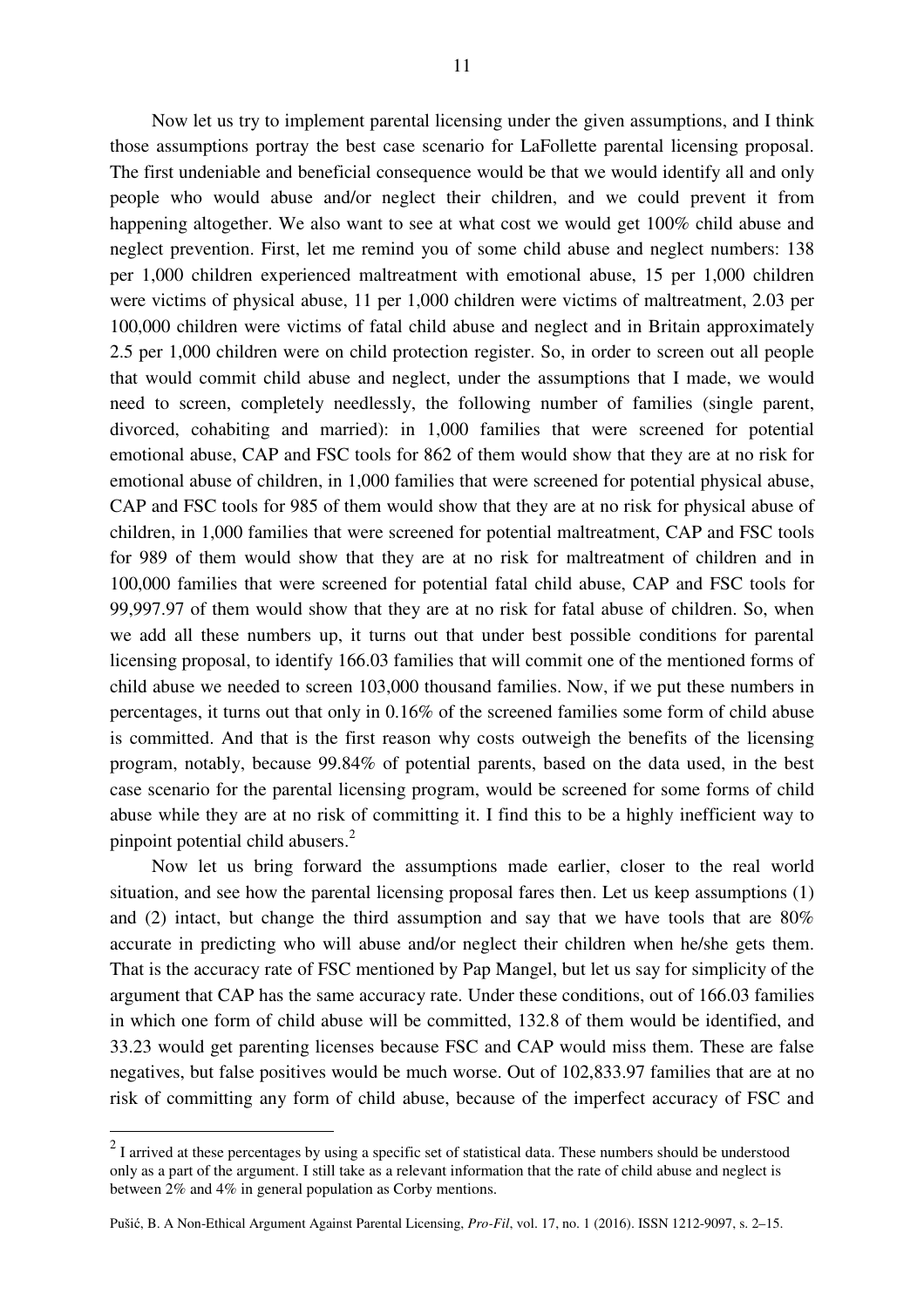CAP tests, as many as 20,567.9 of the families would be identified as being at risk of committing some form of child abuse, and they would be denied parental licenses. Even if the accuracy rate of FSC and CAP tests would be 90% as McFall (2009) suggests, that would still be 10,283.4 families wrongly identified as being at risk of committing some form of child abuse with denied parental licenses. As we can see, in the scenario closer to the real world situation, parental licensing proposal fares even worse, and that is the second reason why costs outweigh the benefits of the licensing program. The number of families that would be denied parental licenses on the whole population would be huge if we had the tools that are 80 or 90% accurate in identifying potential child abusers. Child abuse and neglect are a problem, especially for victims, and we should take measures to reduce it, or ideally eliminate it. Still, its frequency in the general population is so low that the application of parental licensing with a test that would identify 80% of potential child abusers would exclude unacceptably high number of families from parenting. If, on the population of 103,000 families, it would unjustly exclude a bit more than 20,000 families from parenting, imagine what the numbers would be on the scope of 1 million or 10 million families. I think that the number of false negatives would be unacceptably high.

This argument brings me to the second point. Since the goal of parental licensing is a complete prevention of child abuse and neglect, all prospective parents would have to go through some form of testing. If we assume that the rate of child abuse and neglect in the general population is between 2% and 4%, that would mean that between 96% and 98% of potential parents would have to go through testing entirely unnecessarily, since they are not at risk of committing child abuse. It is true that we would not know who are not the potential abusers before the tests are conducted, but there has to be a more efficient way of identifying potential child abusers than carry out tests on all prospective parents, especially when we know that a large majority is not under any risk of committing child abuse when they become parents.

From these results, I think it is apparent that parenting as a profession is fundamentally different from other professions such as lawyers, doctors, nurses, pilots, professional drivers, etc. When we go through the statistics of child abuse and neglect, it is apparent that vast majority of parents do not abuse or neglect their children, only a small portion of them do it. Most likely a majority of them never went to any particular parenting school, like doctors went to medical school. And I think this is where parenting is fundamentally different from the other mentioned professions. Very few people would be competent doctors, lawyers, pilots or professional drivers without receiving education for their profession, but as we can see, very few people are bad parents, even without a single day of parenting school. The difference between parenting and other professions is in the fact that parenting skills are biologically hard-wired to a great majority of us. Each and every living person today has had a long line of ancestors who did a good enough job at parenting that their descendants managed to survive and have their children who had their own children, etc. It should not be forgotten that we are the result of a long evolutionary process and parenting is one of the key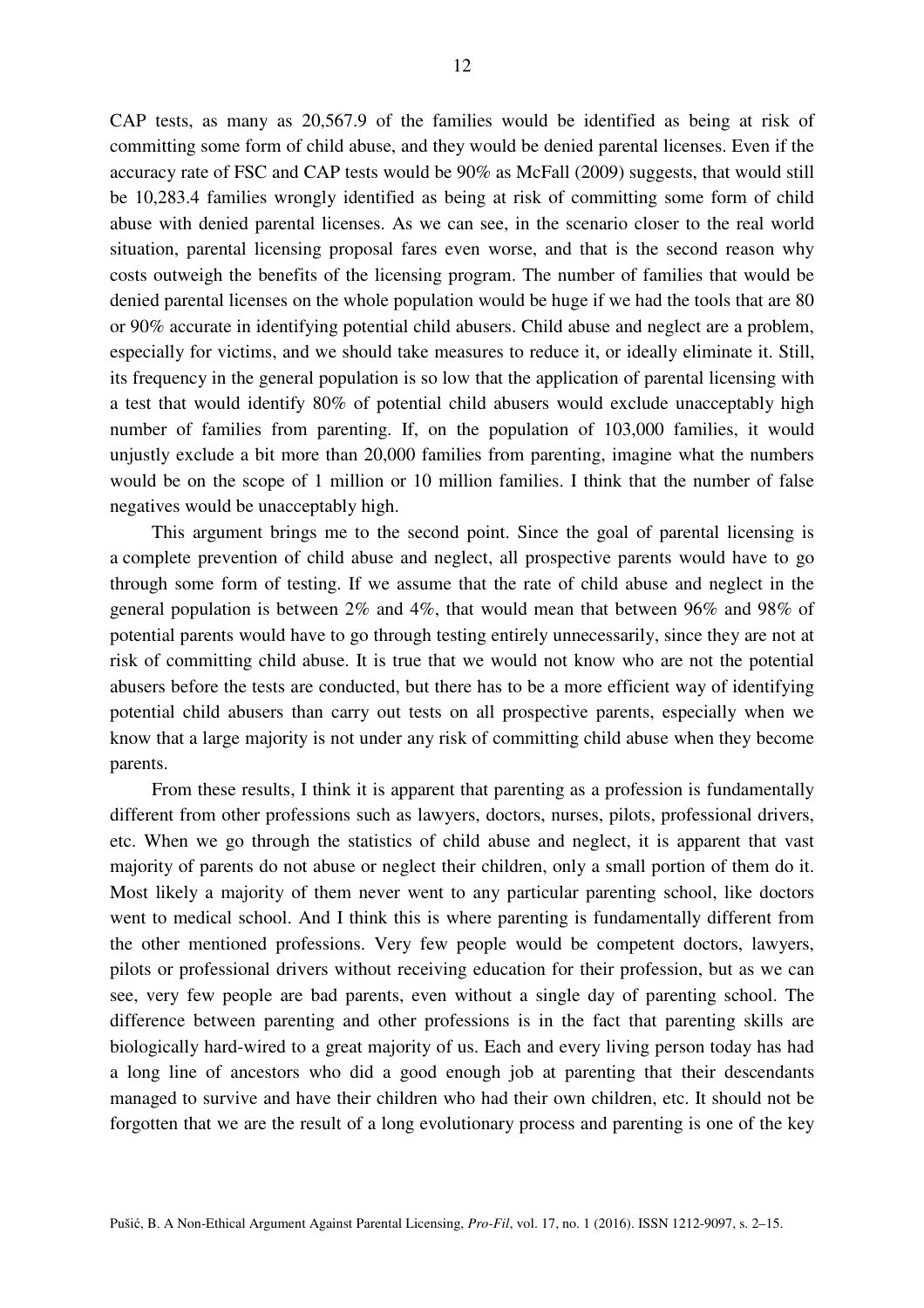skills required for our survival and reproduction.<sup>3</sup> On the other hand, being a lawyer, doctor, professional driver, pilot or a nurse are professions that necessarily need to be learned to practice them safely. The reason is that, for all these professions, certain skills and knowledge have to be acquired that are not hard-wired into our brains as a result of natural selection. The existence of these skill sets is also contingent on the society and technological advancement. Piloting as a profession did not even exist before the early 20th century, and no one is born with knowledge of how to safely control an aircraft.

Let us perform one more thought experiment. Let us imagine that we live in a society in which everybody can fly a plane without any special permissions or schools or any other prerequisites. Try to imagine what the number of crashes, deaths, and injuries caused by aircraft accidents would be? I am sure that it would be so high that implementation of some licensing program would be required. In comparison, let us imagine that people can have children without any parental licenses in the same society. The consequences of unlicensed parenting would be that between 2% and 4% of parents would commit child abuse and neglect while the consequences of unlicensed flying would be that almost everybody who would fly a plane for the first time, without any training, would have some form of an accident. That is why parenting is not comparable to the professions mentioned above.

There is one more problem with the suggestion of parental licensing. It is not accurate enough. It is aiming to prevent child abuse and neglect by testing everybody who wants to become a parent and, as I have pointed out, that is highly inefficient since a large majority of potential parents will do a good job at parenting. I think that the inefficiency of the suggestion is even more apparent when we take into consideration research and studies of child abuse and neglect. It is evident that people involved in that field of research have a good understanding of what social groups are at a greater risk of committing child abuse and neglect - families below poverty line, unemployed parents, single parents, parents with financial problems, step-parenting families, parents with mental illnesses, parents with alcohol and drug problems – and which children are at greater risk of abuse - children with inferior health status, children who are deformed and handicapped, female children, children born in unusual, stigmatized or difficult conditions, excess or unwanted children, children with disvalued traits and behaviors, illegitimate children, children born in situations of rapid economic change. Instead of parental licensing, a much better approach to the prevention of child abuse and neglect, I think, is to deepen our current understanding of perpetrators as well as victims of child abuse.

I will close with one more thought experiment. Imagine that we copy-paste parental licensing suggestion into the field of medicine. Let us say that we want to cure a particular disease that is caused by specific bacterial strain that antibiotics can cure, which is present in only 2% of the population. The equivalent of parental licensing, in this case, would be that we round up the complete population and start them all on some broad spectrum antibiotics, without taking into account who is sick and who is not, which bacterium is causing the disease and what targeted antibiotic would be the most efficient at eliminating that specific

 $\overline{\phantom{a}}$ 

 $3$  For more detailed discussion of important biological findings for parental licensing debate see the paper by Tomislav Bracanović (2012).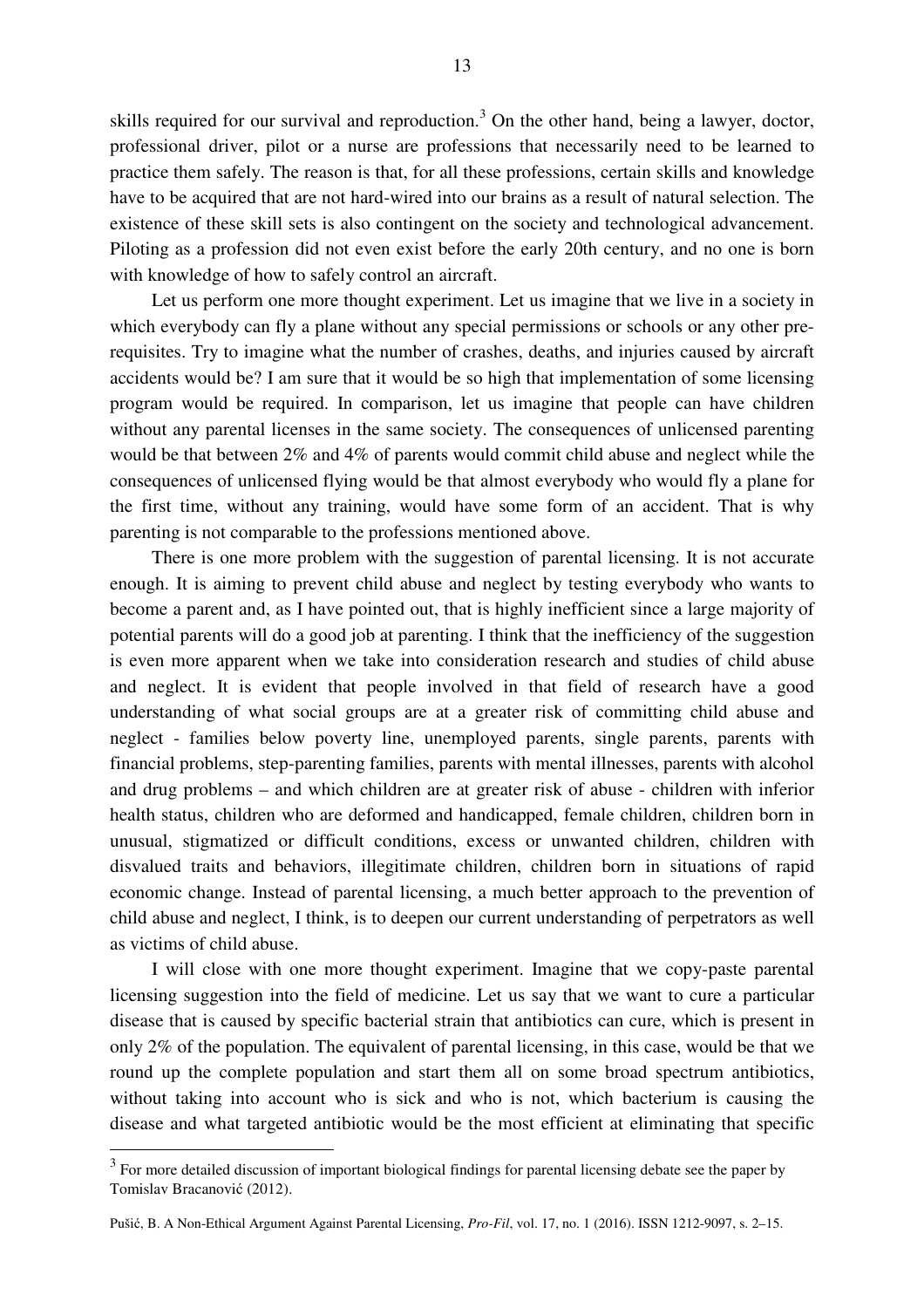bacterium. Would we cure the disease? Most likely yes, but how many people would get the antibiotic entirely unnecessarily and how many antibiotics would we need? A bit of research and a targeted medicine would be a much better approach than treating people who do not need treatment and wasting lots of resources that could be better spent elsewhere.

## **Conclusion**

Parental licensing is not the way to go if we want to prevent child abuse and neglect for several reasons. The first reason is that if parental licensing were implemented, too many people - all prospective parents - would be forced to take unnecessary tests to identify between 2% and 4% of potential child abusers in the general population. Secondly, the number of families that would be unjustly denied parental licenses in the whole population would be huge with the tools that are 80% accurate in identifying potential child abusers, and these are the best tools currently available to us. Also, parenting, after all, is not comparable to other professions such as doctors, lawyers, pilots, professional drivers, etc. Nobody can be a doctor or a pilot without training, but between 96 and 98% of people can be non-abusive parents without parental training. Finally, social workers have a good understanding of the social groups in which there is a greater risk of child abuse and neglect being committed, and correspondingly which children are at an increased risk of abuse. With that knowledge, it is much better to continue with research so we can deepen our understanding of the causes of child abuse which can later be used to deal with the issue more efficiently, rather than implement the inefficient and imprecise instrument of parental licensing.

## **References**

Bracanović, T. (2012): "Parental Licensing Meets Evolutionary Psychology," *Ethical Perspectives* 19(9): 207–233.

Corby, B. (2006): *Child Abuse: Towards a Knowledge Base*, Berkshire: Open University Press.

Frisch, L. E. (1982): "On Licentious Licensing: A Reply to Hugh LaFollette," *Philosophy & Public Affairs* 11(2): 173–180.

Gelles, R. J. (2007): "Introduction: Child Abuse – An Overview." In: Clark, R. E., Clark, J. F., Adamec, C. (eds.) *The Encyclopedia of Child Abuse* ix-xxv. New York: Facts on File.

Kušević, B. (2009): "Parenthood licensing – a potential reality or a utopian vision?" *Pedagogical Research* 6(1-2): 191–202.

LaFollette, H. (1980): "Licensing Parents," *Philosophy & Public Affairs* 9(2): 182–197.

LaFollette, H. (1996): *Personal Relationships: Love, Identity, and Morality*, Oxford: Blackwell Publishers.